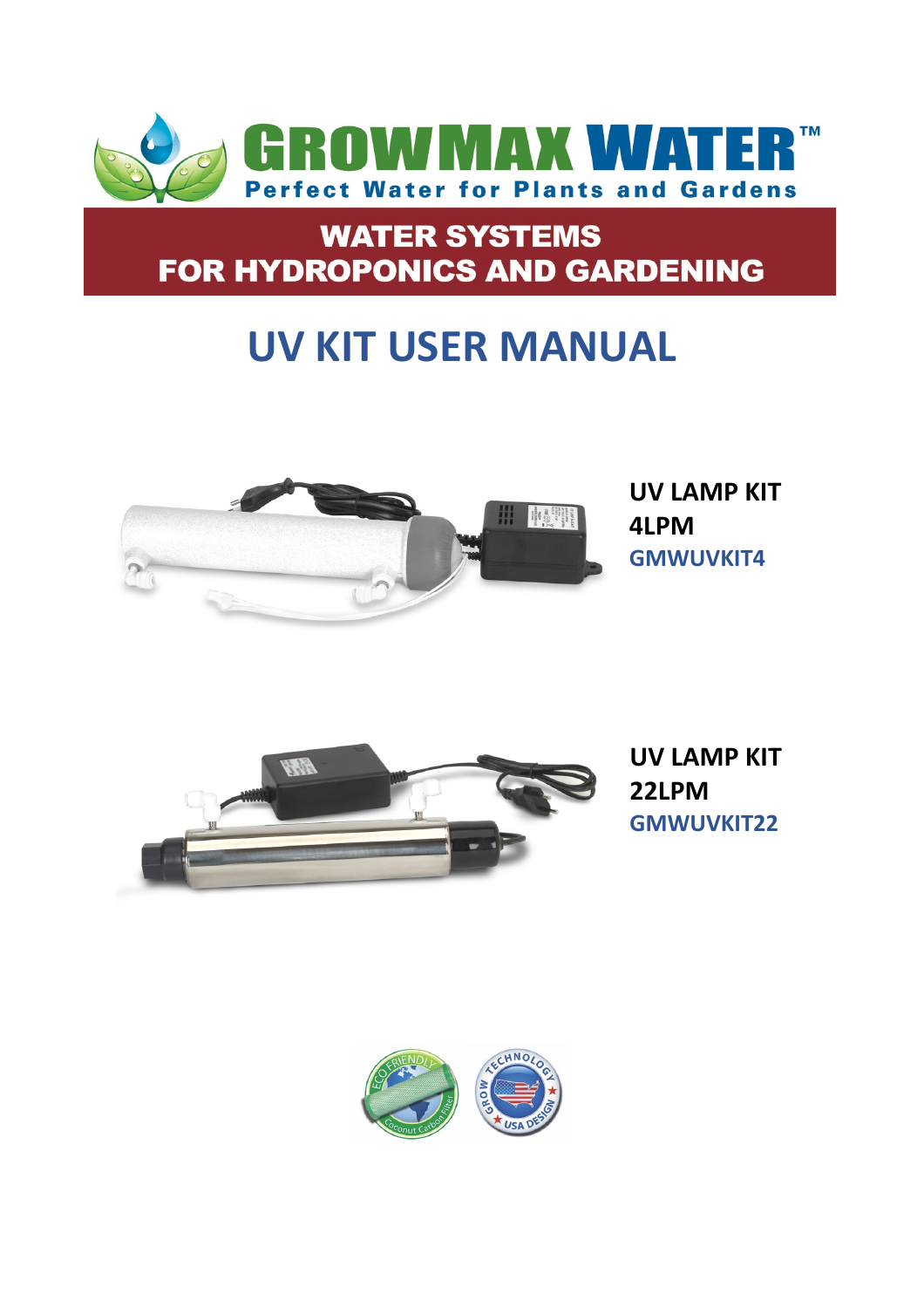#### **Description:**

The Ultraviolet Water Sterilizer (UV) is specific designed to produce a strong and powerful UV light that reflects off the stainless steel casing, illuminating the water as it comes through. The UV effectively gets rid of algae, bacteria and parasites to keep the water clean and fresh. UV is a clean, non-polluting, non-chemical, natural way to kill virus and bacteria, leaving no odor or residue.

Recommended to install the unit horizontally and at the last stage of any water treatment system.

If installed vertically, locate the inlet flow on bottom and outlet flow on top.

#### **Operation:**

- 1. The average lamp life is 9000 hours. The lamp is designed to work effective 24 hours for 365 days a year. To maintain 100% efectiveness it is recommended to change the lamp **annually**.
- 2. Light indicator will switch off if lamp fails. Check if the lamp has fused orif it could be an electrical power failure.
- 3. Turn off power supply before any maintenance. Do not touch the quartz to maintain the effectiveness of the lamp.
- 4. To protect eyes, DON'T LOOK direct stare at the UV light ray.
- 5. Always recommended to use a sediment filter previous to the UV unit. All GrowMax Water Filter and RO units complement these UV units.

### **Safety tips:**

- 1. Working Pressure: 0-100psi
- 2. Dirty water will affect the UV ability to make contact with contaminated elements. The cleaner the water, more effective it will be the lamp to kill viruses and bcteria.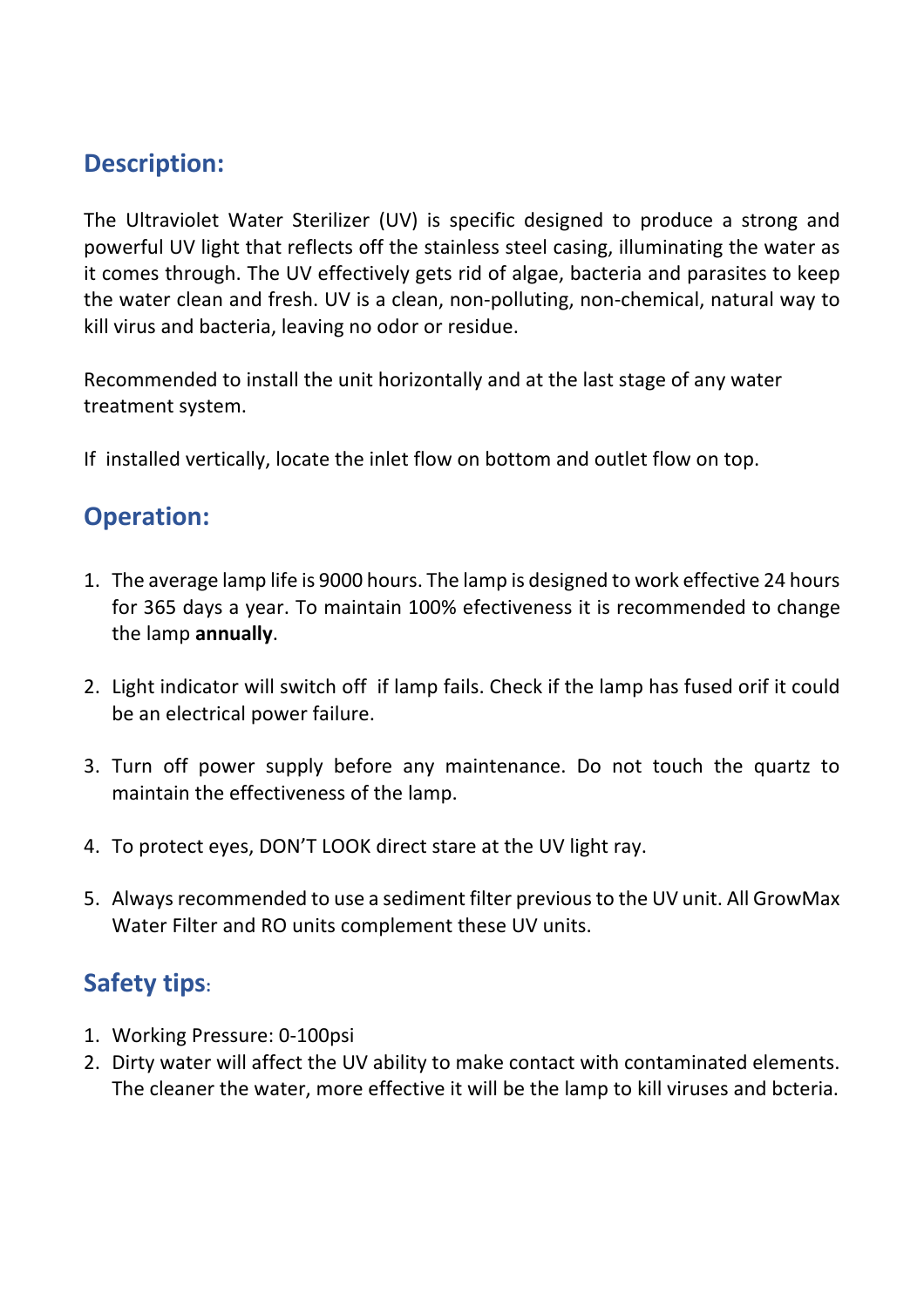## **Specifications:**

| <b>Model</b>      | Rate          | <b>Pressure</b> | Flow Maximum Port Dimension Watts --                 | Lamp<br>Life | p   Connect   Voltage'<br><b>Type</b> |  |
|-------------------|---------------|-----------------|------------------------------------------------------|--------------|---------------------------------------|--|
| <b>GMWUVKIT4</b>  | 4 LPM 125PSI  |                 | $1/4$ "280x50.5mm 6W                                 |              | 9000hr Wire Type 220V                 |  |
| <b>GMWUVKIT22</b> | 22 LMP 125PSI |                 | $ 1/2"$ 680x63.5mm $ 25W $ 9000hr 4PIN Type $ 220V $ |              |                                       |  |